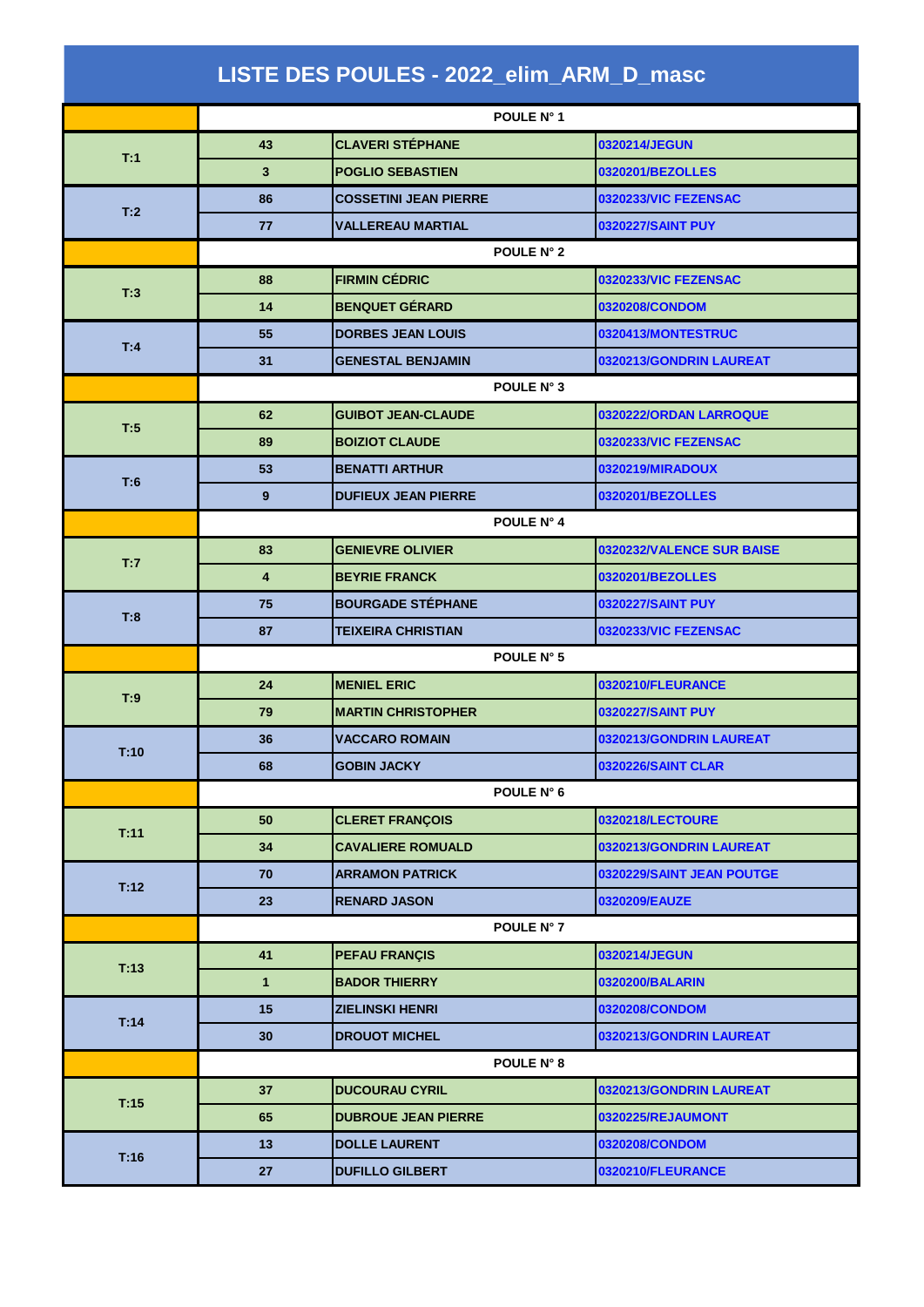| 0320209/EAUZE<br>18<br><b>CORLAITI MICHEL</b><br>T:17<br>56<br><b>BASANDELLA MICHEL</b><br>0320413/MONTESTRUC<br>25<br><b>DOUBLET CHRISTOPHE</b><br>0320210/FLEURANCE<br>T:18<br><b>LAMOTHE RÉMY</b><br>33<br>0320213/GONDRIN LAUREAT<br>POULE N° 10<br><b>PIOVESAN JOSEPH</b><br>73<br>0320229/SAINT JEAN POUTGE<br>T:19<br>51<br><b>VILLEMUR CYRIL</b><br>0320219/MIRADOUX<br><b>ROGER MATHIEU</b><br>29<br>0320213/GONDRIN LAUREAT<br>T:20<br>21<br><b>RENARD JEAN TITINE</b><br>0320209/EAUZE<br>POULE N° 11<br>20<br><b>DEMIRI DALIP</b><br>0320209/EAUZE<br>T.21<br><b>SANS NAHORT ANDRE</b><br>74<br>0320229/SAINT JEAN POUTGE<br>66<br><b>FIGINI THIERRY</b><br>0320225/REJAUMONT<br>T:22<br>57<br><b>LACROIX CHRISTOPHE</b><br>0320222/ORDAN LARROQUE<br><b>POULE N° 12</b><br><b>SACCAVINI FABIEN</b><br>71<br>0320229/SAINT JEAN POUTGE<br>T:23<br>84<br><b>DESPAUX YOHANN</b><br>0320232/VALENCE SUR BAISE<br>11<br><b>BEYRIE COLIN</b><br>0320201/BEZOLLES<br>T.24<br>63<br><b>SOULE PIERRE</b><br>0320222/ORDAN LARROQUE<br>POULE N° 13<br>17<br>0320208/CONDOM<br><b>LAGRAULET BERNARD</b><br>T:25<br>6<br><b>DE FIERKOWSKY GREGOR</b><br>0320201/BEZOLLES<br><b>MENDOUSSE CÉDRIC</b><br>44<br>0320216/LA SAUVETAT<br>T:26<br>52<br><b>BEAUMES THIERRY</b><br>0320219/MIRADOUX<br><b>POULE N° 14</b><br>82<br><b>SCHLUCK PATRICK</b><br>0320232/VALENCE SUR BAISE<br>T:27<br>80<br><b>PELIZOTTI CHRISTOPHE</b><br><b>0320227/SAINT PUY</b><br>48<br>JARRAUD JEAN PAUL<br>0320216/LA SAUVETAT<br>T:28<br>38<br><b>TUJAGUE MAXIME</b><br>0320213/GONDRIN LAUREAT<br>POULE N° 15<br>26<br>0320210/FLEURANCE<br><b>REINAUDO KEVIN</b><br>T:29<br>32 <sub>2</sub><br><b>DEMIRI BRUNO</b><br>0320213/GONDRIN LAUREAT<br>$\overline{2}$<br>0320200/BALARIN<br><b>MIRAMBET DANIEL</b><br>T:30 |  | POULE N° 9 |  |  |  |  |
|------------------------------------------------------------------------------------------------------------------------------------------------------------------------------------------------------------------------------------------------------------------------------------------------------------------------------------------------------------------------------------------------------------------------------------------------------------------------------------------------------------------------------------------------------------------------------------------------------------------------------------------------------------------------------------------------------------------------------------------------------------------------------------------------------------------------------------------------------------------------------------------------------------------------------------------------------------------------------------------------------------------------------------------------------------------------------------------------------------------------------------------------------------------------------------------------------------------------------------------------------------------------------------------------------------------------------------------------------------------------------------------------------------------------------------------------------------------------------------------------------------------------------------------------------------------------------------------------------------------------------------------------------------------------------------------------------------------------------------------------------------------------------------------------------|--|------------|--|--|--|--|
|                                                                                                                                                                                                                                                                                                                                                                                                                                                                                                                                                                                                                                                                                                                                                                                                                                                                                                                                                                                                                                                                                                                                                                                                                                                                                                                                                                                                                                                                                                                                                                                                                                                                                                                                                                                                      |  |            |  |  |  |  |
|                                                                                                                                                                                                                                                                                                                                                                                                                                                                                                                                                                                                                                                                                                                                                                                                                                                                                                                                                                                                                                                                                                                                                                                                                                                                                                                                                                                                                                                                                                                                                                                                                                                                                                                                                                                                      |  |            |  |  |  |  |
|                                                                                                                                                                                                                                                                                                                                                                                                                                                                                                                                                                                                                                                                                                                                                                                                                                                                                                                                                                                                                                                                                                                                                                                                                                                                                                                                                                                                                                                                                                                                                                                                                                                                                                                                                                                                      |  |            |  |  |  |  |
|                                                                                                                                                                                                                                                                                                                                                                                                                                                                                                                                                                                                                                                                                                                                                                                                                                                                                                                                                                                                                                                                                                                                                                                                                                                                                                                                                                                                                                                                                                                                                                                                                                                                                                                                                                                                      |  |            |  |  |  |  |
|                                                                                                                                                                                                                                                                                                                                                                                                                                                                                                                                                                                                                                                                                                                                                                                                                                                                                                                                                                                                                                                                                                                                                                                                                                                                                                                                                                                                                                                                                                                                                                                                                                                                                                                                                                                                      |  |            |  |  |  |  |
|                                                                                                                                                                                                                                                                                                                                                                                                                                                                                                                                                                                                                                                                                                                                                                                                                                                                                                                                                                                                                                                                                                                                                                                                                                                                                                                                                                                                                                                                                                                                                                                                                                                                                                                                                                                                      |  |            |  |  |  |  |
|                                                                                                                                                                                                                                                                                                                                                                                                                                                                                                                                                                                                                                                                                                                                                                                                                                                                                                                                                                                                                                                                                                                                                                                                                                                                                                                                                                                                                                                                                                                                                                                                                                                                                                                                                                                                      |  |            |  |  |  |  |
|                                                                                                                                                                                                                                                                                                                                                                                                                                                                                                                                                                                                                                                                                                                                                                                                                                                                                                                                                                                                                                                                                                                                                                                                                                                                                                                                                                                                                                                                                                                                                                                                                                                                                                                                                                                                      |  |            |  |  |  |  |
|                                                                                                                                                                                                                                                                                                                                                                                                                                                                                                                                                                                                                                                                                                                                                                                                                                                                                                                                                                                                                                                                                                                                                                                                                                                                                                                                                                                                                                                                                                                                                                                                                                                                                                                                                                                                      |  |            |  |  |  |  |
|                                                                                                                                                                                                                                                                                                                                                                                                                                                                                                                                                                                                                                                                                                                                                                                                                                                                                                                                                                                                                                                                                                                                                                                                                                                                                                                                                                                                                                                                                                                                                                                                                                                                                                                                                                                                      |  |            |  |  |  |  |
|                                                                                                                                                                                                                                                                                                                                                                                                                                                                                                                                                                                                                                                                                                                                                                                                                                                                                                                                                                                                                                                                                                                                                                                                                                                                                                                                                                                                                                                                                                                                                                                                                                                                                                                                                                                                      |  |            |  |  |  |  |
|                                                                                                                                                                                                                                                                                                                                                                                                                                                                                                                                                                                                                                                                                                                                                                                                                                                                                                                                                                                                                                                                                                                                                                                                                                                                                                                                                                                                                                                                                                                                                                                                                                                                                                                                                                                                      |  |            |  |  |  |  |
|                                                                                                                                                                                                                                                                                                                                                                                                                                                                                                                                                                                                                                                                                                                                                                                                                                                                                                                                                                                                                                                                                                                                                                                                                                                                                                                                                                                                                                                                                                                                                                                                                                                                                                                                                                                                      |  |            |  |  |  |  |
|                                                                                                                                                                                                                                                                                                                                                                                                                                                                                                                                                                                                                                                                                                                                                                                                                                                                                                                                                                                                                                                                                                                                                                                                                                                                                                                                                                                                                                                                                                                                                                                                                                                                                                                                                                                                      |  |            |  |  |  |  |
|                                                                                                                                                                                                                                                                                                                                                                                                                                                                                                                                                                                                                                                                                                                                                                                                                                                                                                                                                                                                                                                                                                                                                                                                                                                                                                                                                                                                                                                                                                                                                                                                                                                                                                                                                                                                      |  |            |  |  |  |  |
|                                                                                                                                                                                                                                                                                                                                                                                                                                                                                                                                                                                                                                                                                                                                                                                                                                                                                                                                                                                                                                                                                                                                                                                                                                                                                                                                                                                                                                                                                                                                                                                                                                                                                                                                                                                                      |  |            |  |  |  |  |
|                                                                                                                                                                                                                                                                                                                                                                                                                                                                                                                                                                                                                                                                                                                                                                                                                                                                                                                                                                                                                                                                                                                                                                                                                                                                                                                                                                                                                                                                                                                                                                                                                                                                                                                                                                                                      |  |            |  |  |  |  |
|                                                                                                                                                                                                                                                                                                                                                                                                                                                                                                                                                                                                                                                                                                                                                                                                                                                                                                                                                                                                                                                                                                                                                                                                                                                                                                                                                                                                                                                                                                                                                                                                                                                                                                                                                                                                      |  |            |  |  |  |  |
|                                                                                                                                                                                                                                                                                                                                                                                                                                                                                                                                                                                                                                                                                                                                                                                                                                                                                                                                                                                                                                                                                                                                                                                                                                                                                                                                                                                                                                                                                                                                                                                                                                                                                                                                                                                                      |  |            |  |  |  |  |
|                                                                                                                                                                                                                                                                                                                                                                                                                                                                                                                                                                                                                                                                                                                                                                                                                                                                                                                                                                                                                                                                                                                                                                                                                                                                                                                                                                                                                                                                                                                                                                                                                                                                                                                                                                                                      |  |            |  |  |  |  |
|                                                                                                                                                                                                                                                                                                                                                                                                                                                                                                                                                                                                                                                                                                                                                                                                                                                                                                                                                                                                                                                                                                                                                                                                                                                                                                                                                                                                                                                                                                                                                                                                                                                                                                                                                                                                      |  |            |  |  |  |  |
|                                                                                                                                                                                                                                                                                                                                                                                                                                                                                                                                                                                                                                                                                                                                                                                                                                                                                                                                                                                                                                                                                                                                                                                                                                                                                                                                                                                                                                                                                                                                                                                                                                                                                                                                                                                                      |  |            |  |  |  |  |
|                                                                                                                                                                                                                                                                                                                                                                                                                                                                                                                                                                                                                                                                                                                                                                                                                                                                                                                                                                                                                                                                                                                                                                                                                                                                                                                                                                                                                                                                                                                                                                                                                                                                                                                                                                                                      |  |            |  |  |  |  |
|                                                                                                                                                                                                                                                                                                                                                                                                                                                                                                                                                                                                                                                                                                                                                                                                                                                                                                                                                                                                                                                                                                                                                                                                                                                                                                                                                                                                                                                                                                                                                                                                                                                                                                                                                                                                      |  |            |  |  |  |  |
|                                                                                                                                                                                                                                                                                                                                                                                                                                                                                                                                                                                                                                                                                                                                                                                                                                                                                                                                                                                                                                                                                                                                                                                                                                                                                                                                                                                                                                                                                                                                                                                                                                                                                                                                                                                                      |  |            |  |  |  |  |
|                                                                                                                                                                                                                                                                                                                                                                                                                                                                                                                                                                                                                                                                                                                                                                                                                                                                                                                                                                                                                                                                                                                                                                                                                                                                                                                                                                                                                                                                                                                                                                                                                                                                                                                                                                                                      |  |            |  |  |  |  |
|                                                                                                                                                                                                                                                                                                                                                                                                                                                                                                                                                                                                                                                                                                                                                                                                                                                                                                                                                                                                                                                                                                                                                                                                                                                                                                                                                                                                                                                                                                                                                                                                                                                                                                                                                                                                      |  |            |  |  |  |  |
|                                                                                                                                                                                                                                                                                                                                                                                                                                                                                                                                                                                                                                                                                                                                                                                                                                                                                                                                                                                                                                                                                                                                                                                                                                                                                                                                                                                                                                                                                                                                                                                                                                                                                                                                                                                                      |  |            |  |  |  |  |
|                                                                                                                                                                                                                                                                                                                                                                                                                                                                                                                                                                                                                                                                                                                                                                                                                                                                                                                                                                                                                                                                                                                                                                                                                                                                                                                                                                                                                                                                                                                                                                                                                                                                                                                                                                                                      |  |            |  |  |  |  |
|                                                                                                                                                                                                                                                                                                                                                                                                                                                                                                                                                                                                                                                                                                                                                                                                                                                                                                                                                                                                                                                                                                                                                                                                                                                                                                                                                                                                                                                                                                                                                                                                                                                                                                                                                                                                      |  |            |  |  |  |  |
|                                                                                                                                                                                                                                                                                                                                                                                                                                                                                                                                                                                                                                                                                                                                                                                                                                                                                                                                                                                                                                                                                                                                                                                                                                                                                                                                                                                                                                                                                                                                                                                                                                                                                                                                                                                                      |  |            |  |  |  |  |
|                                                                                                                                                                                                                                                                                                                                                                                                                                                                                                                                                                                                                                                                                                                                                                                                                                                                                                                                                                                                                                                                                                                                                                                                                                                                                                                                                                                                                                                                                                                                                                                                                                                                                                                                                                                                      |  |            |  |  |  |  |
|                                                                                                                                                                                                                                                                                                                                                                                                                                                                                                                                                                                                                                                                                                                                                                                                                                                                                                                                                                                                                                                                                                                                                                                                                                                                                                                                                                                                                                                                                                                                                                                                                                                                                                                                                                                                      |  |            |  |  |  |  |
| 64<br><b>LAURENT JEAN PIERRE</b><br>0320222/ORDAN LARROQUE                                                                                                                                                                                                                                                                                                                                                                                                                                                                                                                                                                                                                                                                                                                                                                                                                                                                                                                                                                                                                                                                                                                                                                                                                                                                                                                                                                                                                                                                                                                                                                                                                                                                                                                                           |  |            |  |  |  |  |